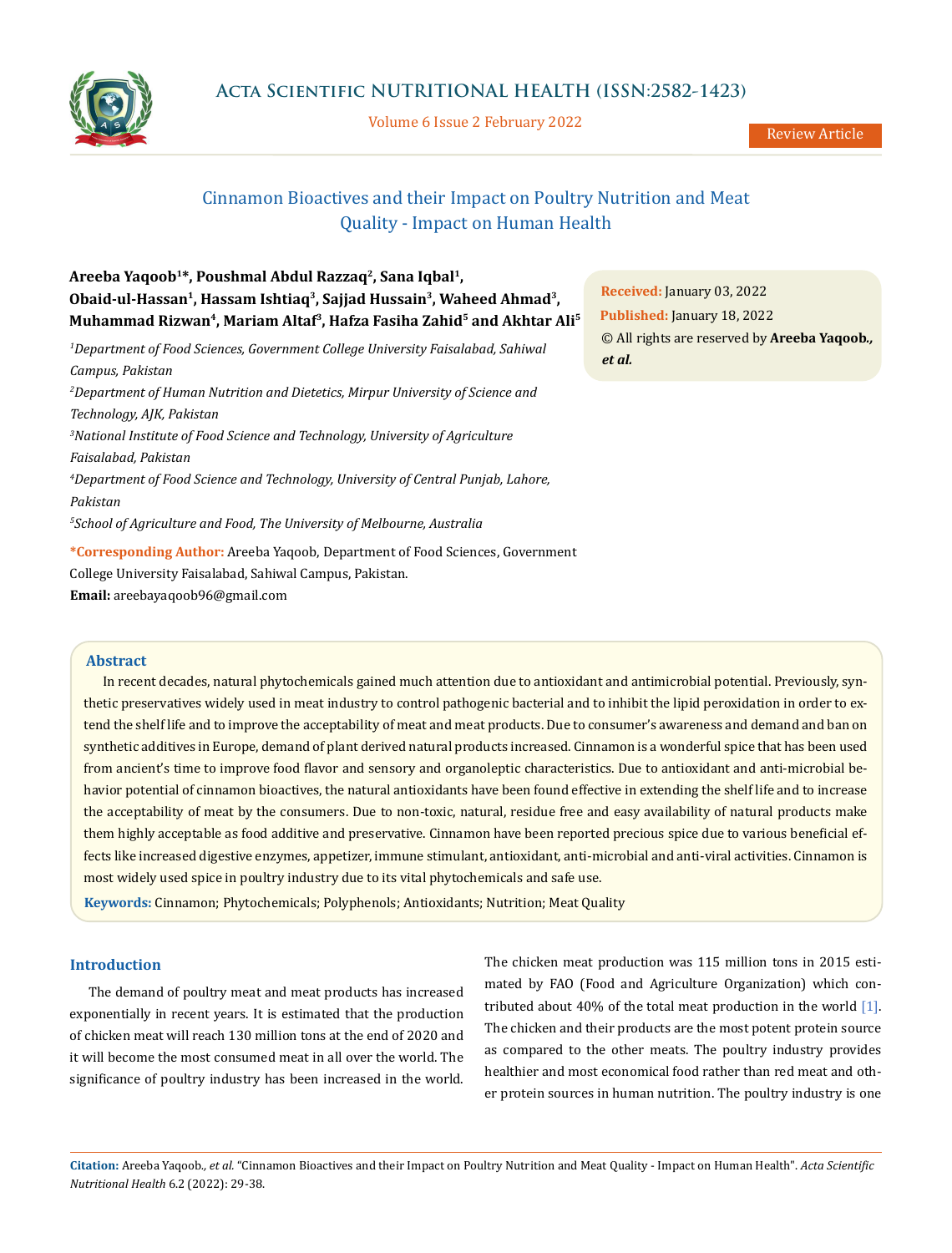of the fastest growing industry in the world and has a substantial contribution to human nutrition and food security  $[2]$ . The poultry meat and egg industries are the largest agricultural commodities and most common animal food source in the world.

Meat and meat products contain various nutrient compositions, including high-quality protein content, essential amino acids, B-group vitamins, minerals, and other nutrients [3] ideal for the growth and propagation of meat spoilage micro-organisms and common foodborne pathogens. Atmospheric oxygen, temperature, moisture, light, endogenous enzyme activity, and growth of microorganisms determine the quality and shelf life of meat  $[4]$  of which the growth of micro-organisms is regarded so far, the most significant factor in maintaining the safety and quality of meat although deteriorations can occur without micro-organisms  $[5]$ . The major principle of meat quality control is to eliminate or reduce microbial deterioration by following Food safety objectives (FSO) and hazard analysis and critical control point (HACCP) systems. The spoilage of meat and meat products is associated with bacteria such as *Salmonella spp., Campylobacter jejuni*, *Escherichia coli* O157:H7, *Listeria monocytogenes*, *Clostridium* spp, *Pseudomonas*, *Acinetobacter*, *Brochothrix thermosphacta, Lactobacillus* spp., *Enterobacter*, etc., as well as molds and yeasts, which can cause outbreaks which severely affect public health and the economy [3,5].

The high use of synthetic additives in food has raised many carcinogenic and toxic problems. Colorants and flavor were found to cause cancer and lead to DNA damage. In addition, well-known food additives such as benzoates can initiate allergies such as erythrasma and asthma and are believed to result in brain damage. Due to the growing concerns regarding the food safety and harm of chemical and synthetic preservatives, natural antimicrobials have been the attractive alternative trend for the food market. Plant extracts, essential oils, peptides, vitamin C (ascorbic acid), vitamin E (tocopherols), and protein hydrolysates have been proposed to prevent oxidation in processed meat products [6].

Therefore, natural products have been studied to serve as alternatives to synthetic compounds with objective to provide safe and wholesome food to mankind. The natural antioxidants have been found effective in extending the shelf life and to increase the acceptability of meat by the consumers [7]. Due to non-toxic, natural, residue free and easy availability of natural products make them highly acceptable as food additive and preservative. Cinnamon have been reported due to various beneficial effects like increased digestive enzymes, appetizer, immune stimulant, antioxidant, antimicrobial and anti-viral activities. Cinnamon is most widely used spice in poultry industry due to its phytochemicals and safe use. The plant phytochemicals gaining popularity due to their anti-oxidant and anti-microbial activities [8,9].

## **Cinnamon**

From several decades, cinnamon (one of the most widely used spices) have been used in folk medicine. Nowadays, it has appealed great attention from researchers as a natural product with numerous health benefits [10]. Cinnamon has great potential as a natural alternative medicine for the cure and inhibition of many serious diseases (Alzheimer's Parkinson's and Diabetes) and for its antiinflammatory and anti-proliferative activities. It is highlighted in several studies that in addition to cinnamaldehyde as a main constituent, cinnamon extracts contain different phenolic compounds [10]. These bioactive compounds are responsible for different biological activities like antioxidant, natural repellent, anti-microbial, anti-inflammatory and anti-proliferative activities [11].

#### **Phytochemistry of cinnamon**

Cinnamon contains a significant number of phytochemicals although in small quantities. These compounds have great potential as antioxidant, antimicrobial, anti-inflammatory and other important properties [12,13]. The volatile compounds (cinnamon essential oil – CNO) mainly extracted from leaves, bark, root, stem. It is reported that cinnamon parts are enriched with aldehydes, alkenes, esters, phenols, acids, monoterpenes, diterpenes, sesquiterpenes, benzopyrones, hydrocarbons and flavonoids which have great antioxidant, antimicrobial and anti-inflammatory potential. Cinnamaldehyde, cinnamic acid, cinnamate, eugenol and other phenolic compounds are major bioactive compounds in cinnamon which play a significant role in various biological activities [14,15]. Antimicrobial, antioxidant, and anti-inflammatory properties are reported in various studies. According to research by using LC-MS, data has shown that cinnamon consisted on condensed tannins, proanthocyanidins (PAs) and epicatechin which have 26.8%, 23.2% and 3.6% proportions respectively. It shows that cinnamon has high polyphenol contents  $[16]$ . There are two types of anthocyanidins present in cinnamon which are A and B procyanidins [17,18]. PAs are oligomeric and polymeric flavan-3-ols: a type of

**Citation:** Areeba Yaqoob*., et al.* "Cinnamon Bioactives and their Impact on Poultry Nutrition and Meat Quality - Impact on Human Health". *Acta Scientific Nutritional Health* 6.2 (2022): 29-38.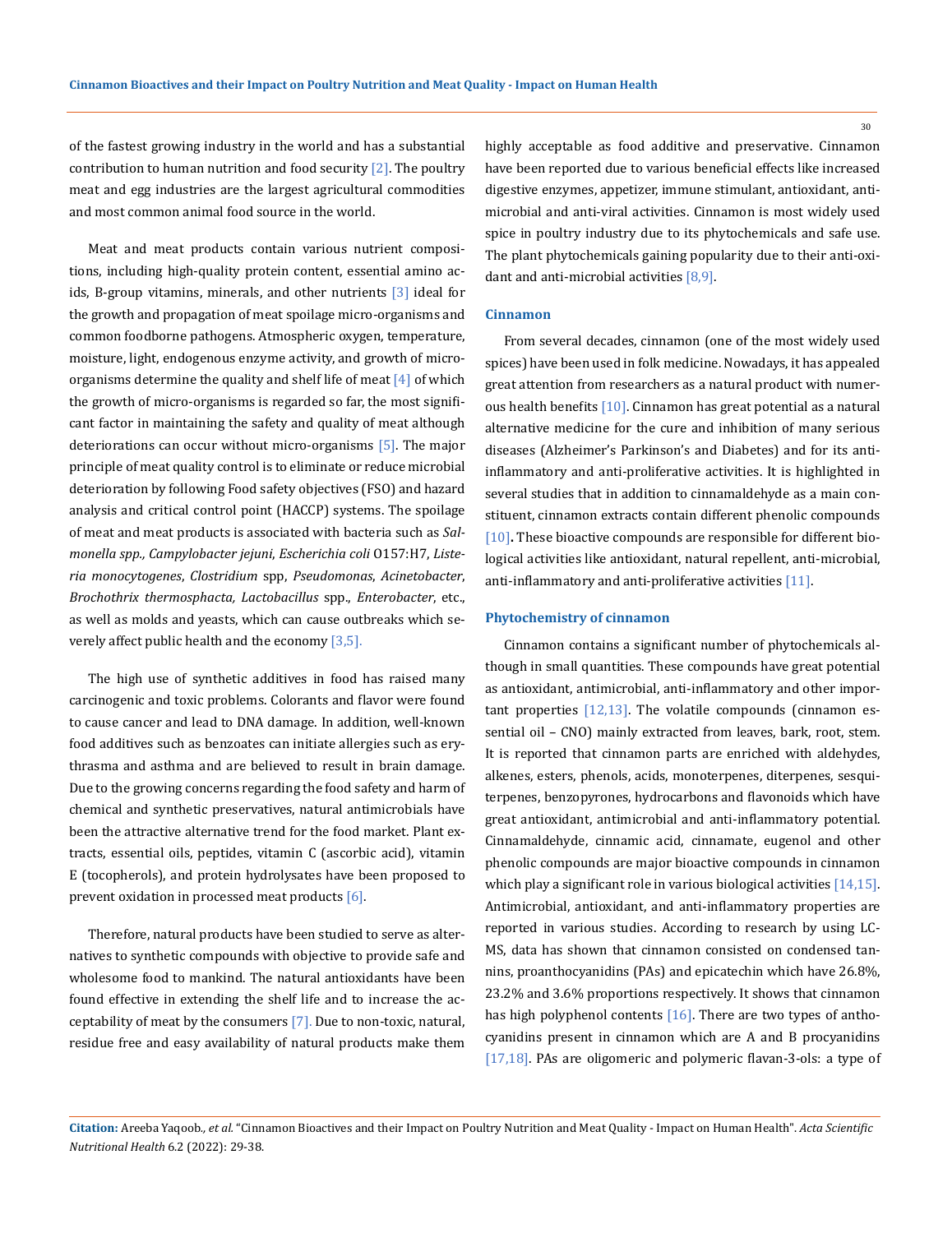tannin while procyanidin contains (+) - catechin and (-) epicatechin [19]. The composition of cinnamon has also been investigated by other research groups who found that cinnamon bark enclosed with high levels of tannins which were comprised of 3.6% epicatechins and  $23.2\%$  PAs  $[16]$ .

## **Cinnamon and poultry**

#### **Utilization of cinnamon in poultry feed**

Cinnamon is used in poultry diet as natural feed additive. Due to their antioxidant and anti-microbial activities, the bioactive compounds cinnamaldehyde, phenolic compounds and others have been used in the feed of poultry to improve growth performance, health and meat quality, blood metabolites, carcass traits, immunity and blood metabolites [20].

#### **Feed intake (FI) and growth performance**

The optimum performance of poultry can be mapped by a range of parameters including FCR, apparent metabolizable energy (AME), residual FI (RFI), BWG, and time to gain ideal market weight. The maintenance of growing demand of poultry products is possible only with most efficient feed efficiency**.** Many studies had been conducted to check the potential impact of dietary supplementation of cinnamon (oil and powder) and their bioactive constituents as natural growth promotors (NGPs) in poultry industry. It is reported in recent studies that cinnamon powder, cinnamaldehyde or their essential oils alone or combination with other oils have positive impact on the production of poultry. The potential effects include improved growth performance, increased FI, and improved overall health performance and feed efficiency. Al-Kassie [21] conducted a research on broiler chicks for 42 days to investigate the potential impact of EO derived from cinnamon on BWG, FI, FCR and overall health performance of chickens. According to the results, broilers fed with 200 ppm CNO had higher BWG, FI and FCR as compared to the group fed with 100 ppm CNO.

An experiment was conducted by Sadeghi and Moghaddam [22] to evaluate the effects of cinnamon powder on broiler (Cobb-500) growth performance and other parameters under heat stress. It was observed that birds fed with cinnamon supplemented diets had better growth performance in terms of BWG and reduction in the FCR [22]. In another study, the potential effect of cinnamon powders (0.05%) on growth performance under heat stress was evaluated. It was reported that the feed supplemented with cinnamon powders has increased BWG and FI as compared to control group [23]. It was suggested that cinnamon alone or with other spices has great potential to improve growth performance of poultry birds. It was reported that the addition of cinnamon or cinnamon extract in broilers feed significantly improve the growth performance, BWG and less feed to gain ratio. The BWG was higher in broilers fed with 3.0% cinnamon powder as compared to control feeds. Toghyani.*, et al.* [24] investigated that addition of 2% cinnamon powder significantly improve the BWG of broilers at 28 and 42 day as compared to 4 % cinnamon powder. FCR was low as compared to control group birds at  $28<sup>th</sup>$  day. It was suggested that cinnamon could be used as an alternative natural growth promotor in broilers. Muhl and Liebert [25] concluded that two PFAs supplemented with 3% cinnamaldehyde, 2% capsicum oleoresin, 5% carvacrol or the alkaloids sanguinarine and chelerythrin have no significant impact on growth parameters: BWG, FI and FCR in male broiler chickens. Ebrahimi.*, et al.* [26] reported that inclusion of cinnamon in broilers (Cobb 500) diet improved the BWG on 28 day. FI and feed to gain ratio was significant in cinnamon fed broilers as compared to cumin and ginger. Sang-Oh.*, et al.* [27] found that 5% cinnamon powder has more potential to improve the growth performance in male broilers (Ross × Ross 380). They calculated BWG, FI and feed efficiency for the period of five weeks.

Some contradictory results have also been reported. In recent times, Rashid, Mirani, Zehra, Gilani, Ashraf, Azhar, Al-Ghanim, Al-Misned, Al-Mulahim and Mahboob [2] reported that cinnamon based diet had significant impact on FCR, BWG and FI as compared to the control groups on 42 day  $[2]$ . The enhancing effect of CNO on the growth performance and feed efficiency was due to the increasing the secretion of endogenous enzymes, cultivating the intestinal ecosystem, improving the immune system through provoking the antimicrobial and antioxidant activities.

#### **Blood chemical profile**

Rashid, Mirani, Zehra, Gilani, Ashraf, Azhar, Al-Ghanim, Al-Misned, Al-Mulahim and Mahboob [2] investigated that cinnamon based phytogenic feed additives help to reduce the cholesterol level in blood which is ultematly positively impact the human health. Reportedly, cinnamon based diet plays a significant role to reduce the cholesterol in blood profile which is highly required as consumer's demand in all over the world. It is highly important to note that cinnamon trials on poultry birds were not consistent for blood

**Citation:** Areeba Yaqoob*., et al.* "Cinnamon Bioactives and their Impact on Poultry Nutrition and Meat Quality - Impact on Human Health". *Acta Scientific Nutritional Health* 6.2 (2022): 29-38.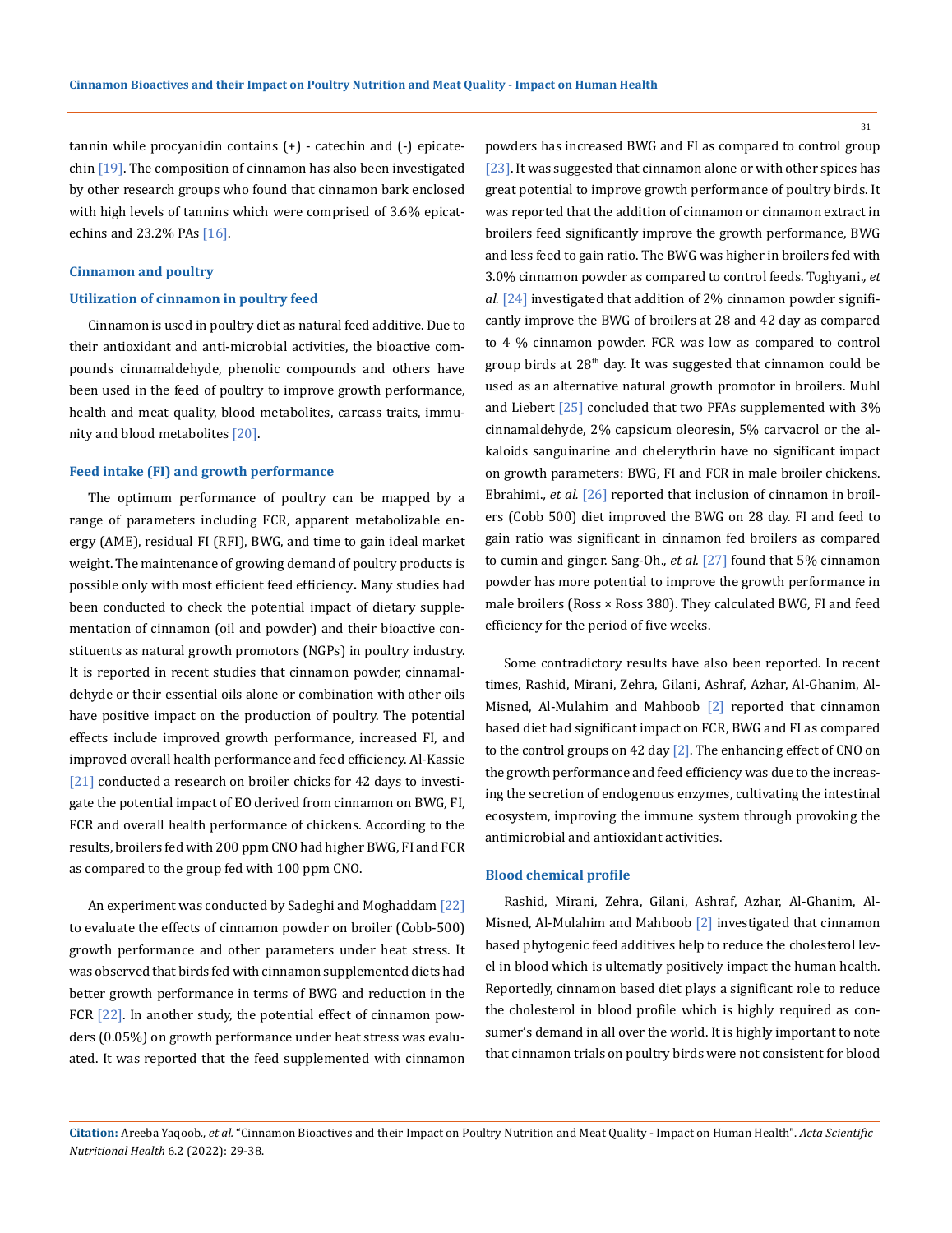chemical profile and immune system responses. The response variations among poultry experimental trails related to health status of the bird. While, MR  $[28]$  documented that inclusion of cinnamon and turmeric in broilers diet had significant impact to reduce the heterophil to lymphocyte ratio which help to protect the liver from radical lethal agents as well as aid to stabilize the cell membrane [29].

Similar findings were reported by Najafi and Taherpour [30] who showed that cinnamon help to reduce the cholesterol level in poultry. In another study, Hossain.*, et al.* [31] suggested that 1.0% cinnamon powder had significant impact to increase the antibody SP ratio (ratio of sample and positive control) for Newcastle disease and lower the blood glucose level. Furthermore, inclusion of cinnamon and zinc in poultry diet exhibited positive impact on blood parameters under cold stress conditions  $[32]$ . Cinnamon bioactive components suppress the activity of β-hydroxy β-methylglutaryl coenzyme A which is considered a vital enzyme for the synthesis of cholesterol  $[33,34]$ . To sum up, the reduction of oxidative and free radicals by the action active compounds, ultimately diminishes the production of MDA.

#### **Meat quality**

Nowadays, consumers give preference to the meat and meat products which are grown on natural feed additives rather than antibiotics due to their health concerns. The essential oils are widely used to improve the meat quality due to its easier acceptance in the global market. The inclusion of CNO in poultry feed can influence the meat quality by changing the oxidative stability of meat or by modifying the fatty acid profile of meat and meat products [35]. The CNO can be specialized as natural green preservative to boost the meat quality and shelf life as well as to prevent meat from pathogenic microorganisms. A study was conducted to examine the impact of cinnamon powders on lipid peroxidation and meat quality of chicken under heat stress. The data indicated that cinnamon and other feed supplements compensated the dry matter (DM) and pH to some extent which was decreased due to heat stress but was unable to restore them up to the control groups. Additionally, free radical scavenging activity and the TBA reactive substances had significantly reduced in meat of broilers fed on cinnamon and turmeric as compared to other treatments. There was no significant difference between crude protein and ash contents of thigh meat on 42 day [36].

The high contents of polyunsaturated fatty acids in chicken meat may reduce the shelf life of meat and additionally cause off-flavours and off-odours. The synthetic preservatives have health concerns and due to the consumer demand about "natural or antibiotic free". The interest in the antioxidant and antimicrobial properties of CNO has been increased. Ciftci., et al. [37] investigated that inclusion of CNO in broilers diet reduced cholesterol levels and total saturated fatty acids (SFA) while increased total unsaturated fatty acids and ω-6 fatty acids as compared to the control group. They concluded that CNO had antioxidant and hypocholesterolemic effect which ultimately improved quality of meat. Furthermore, Chowdhury.*, et al.* [38] reported that supplementation of CNO had increased  $\omega$ -3 fatty acids as compared to the other groups.

The fatty acid profile of poultry meat can be modified by using cinnamon due to their antioxidant potential. For example, Crespo and Esteve-Garcia [39] reported that total PUFA increased in poultry meat fed on CNO. The meat with optimum concentration of ω-6 and  $\omega$ -3 is beneficial for human health [38]. The strong antioxidant potential of CNO protects the PUFAs in chicken meat from lipid peroxidation [40]. In addition, Dalkilic.*, et al.* [41] investigated that PUFAs, ω-3 and ω-6 levels were high while SFAs levels were low in CNO fed chicken meat. The antioxidant properties of cinnamon and other phytogenic extracts on chicken meat play a pivotal role for the retention of CNO in the meat which may contribute in the flavor and aroma of the cooked meat. Likewise, Jamroz.*, et al.* [42] documented that supplementation of phytogenic extracts (cinnamaldehyde, capsaicin and carvacrol) enhanced meat tenderness, juiciness, smell, taste and color as compared to the control groups.

It is reported in recent studies that cinnamon powder, cinnamaldehyde or their essential oils alone or combination with other oils have potential to improve the chicken meat quality. Al-Kassie [21] reported that CNO reduced the abdominal fat in broiler meat. Almost similar findings were reported by Isabel and Santos  $[43]$ who reported that abdominal fat reduced while breast meat yield increased in CNO fed group. Furthermore, Sang-Oh, Chae-Min, Byung-Sung and Jong [27] showed that the water holding capacity was higher while TBARS was low in cinnamon fed group. Additionally, abdominal fat was lower and meat yield was higher in cinnamon group. Cinnamon fed samples improved the sensory attributes of broiler chicken. They concluded that cinnamon can improve the quality and shelf life of chicken meat. Interestingly, many studies have been documented about the positive impacts of EOs

**Citation:** Areeba Yaqoob*., et al.* "Cinnamon Bioactives and their Impact on Poultry Nutrition and Meat Quality - Impact on Human Health". *Acta Scientific Nutritional Health* 6.2 (2022): 29-38.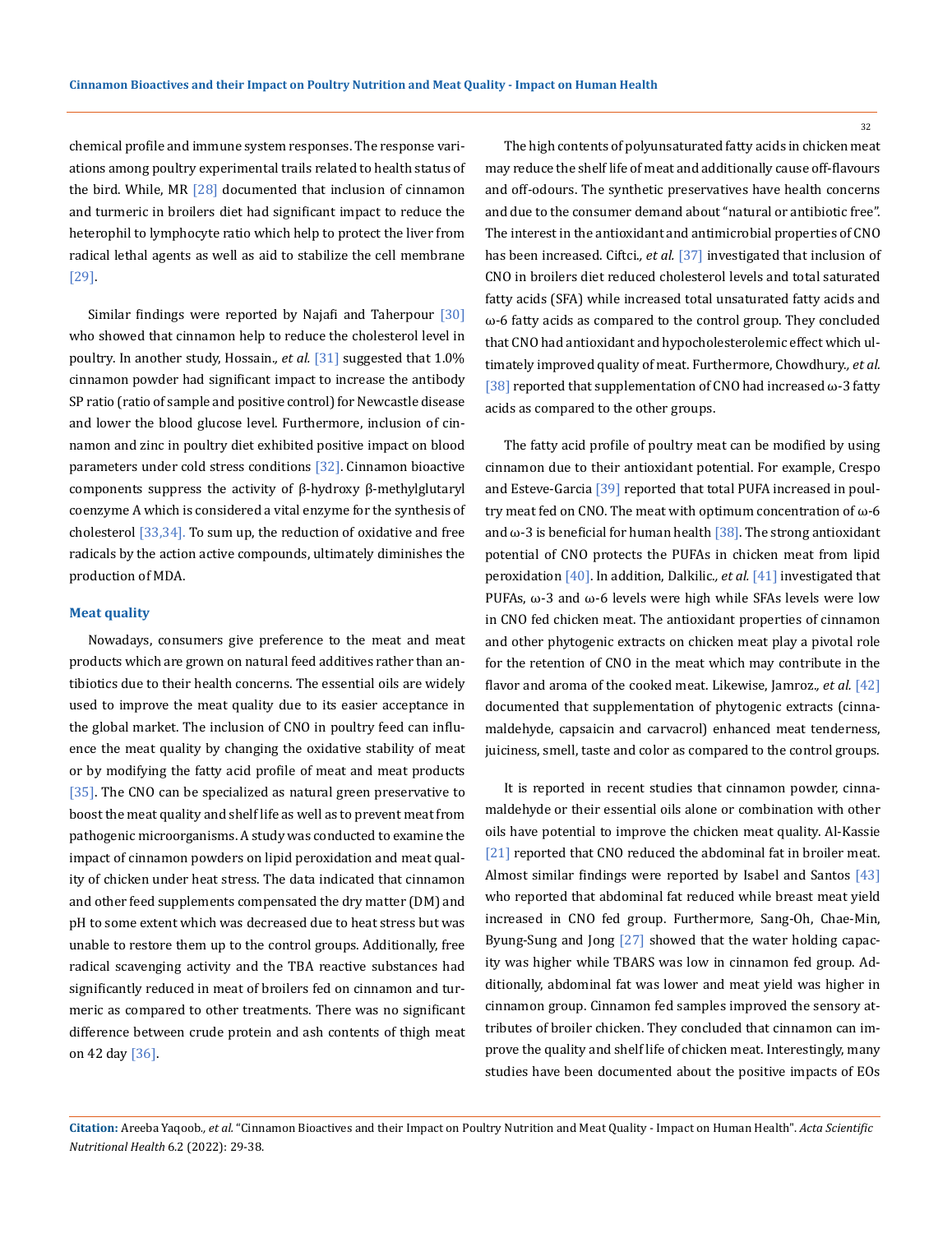to improve meat yield while the reduction in the abdominal fat of broiler meat [44]. Conversely, Sampath and Atapattu [45] reported that cinnamon powder had no significant effect on abdominal fat and meat yield. Safa Eltazi and Research [46] concluded that cinnamon improved the sensory attributes of the chicken meat. The cinnamon powder administration in broilers diet had significant impact on abdominal fat [47].

The sensory evaluation (taste and savor) of cinnamon fed chicken meat were significantly better than the control group. The given data illustrates that cinnamon bioactive constituents may be responsible to improve the sensory quality of chicken meat. In addition, Singh.*, et al.* [48] documented that the supplementation of cinnamon in broilers diet enhanced the sensory characteristics of chicken meat as compared to the control treatments. To sum up, antioxidant potential of cinnamon to inhibit the lipid peroxidation in meat and meat products has more concern in poultry industry. Cinnamon plant oils have been used in poultry diet may readily shift the fatty acid profile and generally improve the PUFAs which cause susceptibility of oxidation in meat. Concomitantly, cinnamon has antioxidant compounds which improved the oxidative stability of chicken meat. The main antioxidant compounds are cinnamaldehyde, cinnamic acid, tocopherols, phenolic compounds and many other bioactive compounds. Their antioxidant capacity and radical scavenging properties have been considered pivotal for improving the quality and shelf life of chicken meat.

| <b>Feed composition</b> | <b>Feed level</b>      | <b>Bird</b><br>type | <b>Period</b><br>(days) | <b>Results</b>                                                                                                                                                               | Ref.   |
|-------------------------|------------------------|---------------------|-------------------------|------------------------------------------------------------------------------------------------------------------------------------------------------------------------------|--------|
| CN <sub>O</sub>         | $250$ mg/kg            | <b>Broiler</b>      | 35                      | No effect on meat quality, decreased meat cholesterol level                                                                                                                  | $[47]$ |
| <b>CNO</b>              | 1 g/kg                 | <b>Broiler</b>      | 35                      | Decreased thigh and breast meat, lowered cholesterol level of serum,<br>reduced level of malondialdehyde, increased concentration of<br>gluthathione peroxidase and catalase | $[37]$ |
| <b>CNO</b>              | $200$ mg/kg            | Ouails              | 35                      | Increased water holding capacity of meat, improved BWG and FCR                                                                                                               | $[27]$ |
| CN <sub>O</sub>         | 1 g/kg                 | Quails              | 35                      | High PUFAs, $\omega$ -3 and $\omega$ -6 levels were high, Saturated fatty acids low                                                                                          | $[41]$ |
| <b>CNO</b>              | $500$ mg/kg            | <b>Broiler</b>      | 38                      | Increased phagocytic activity,<br>reduced malondialdehyde level and ALT activity of plasma, increased<br>gluthathione peroxidase activity                                    |        |
| <b>CNO</b>              | $200 \,\mathrm{mg/kg}$ | <b>Broiler</b>      | 42                      | Improved blood hematology, Decreased cholesterol and abdominal<br>fat%<br>Improved BWG and FCR                                                                               | $[21]$ |
| <b>CNO</b>              | $500$ mg/kg            | <b>Broiler</b>      | 35                      | Improved FCR and BWG, No effect on carcass characteristics                                                                                                                   | $[45]$ |
| $CNO+CLO$               | $100$ ppm              | <b>Broiler</b>      | 46                      | Improved FCR and breast weight                                                                                                                                               | $[43]$ |
| <b>CNO</b>              | 1 g/kg                 | <b>Broiler</b>      | 35                      | Improved sensory attributes of meat                                                                                                                                          | $[46]$ |
| Cinn.<br>hyde+Carv+Caps | $300$ ppm              | <b>Broiler</b>      | 48                      | Improved BWG and FCR, Improved sensory characteristics of meat,<br>higher breast muscle share                                                                                | $[42]$ |

**Table 1:** Effect of cinnamon on nutrient digestibility, blood chemical profile, meat quality and growth performance. CNO = Cinnamon essential oil.

### **Cinnamon and poultry health perspective**

The multiple functions of the gut immune system (i.e. avoid detrimental responses to food antigens and commensal microbes, prevent pathogen invasion and translocation to extra intestinal sites and exploit beneficial effects of commensal microbes) relies on the mucosa to maintain immune homeostasis and protect against prolonged inflammation. In summary, maintaining gut immune homeostasis, while mounting protective immunity to pathogens is primarily achieved through: (1) limiting direct bacterial contact with the intestinal epithelium and (2) rapid detection and removal of pathogens that penetrate the epithelium.

All animals play host to entire communities of commensal and symbiotic microbes. In the intestine, there are estimates of up to

**Citation:** Areeba Yaqoob*., et al.* "Cinnamon Bioactives and their Impact on Poultry Nutrition and Meat Quality - Impact on Human Health". *Acta Scientific Nutritional Health* 6.2 (2022): 29-38.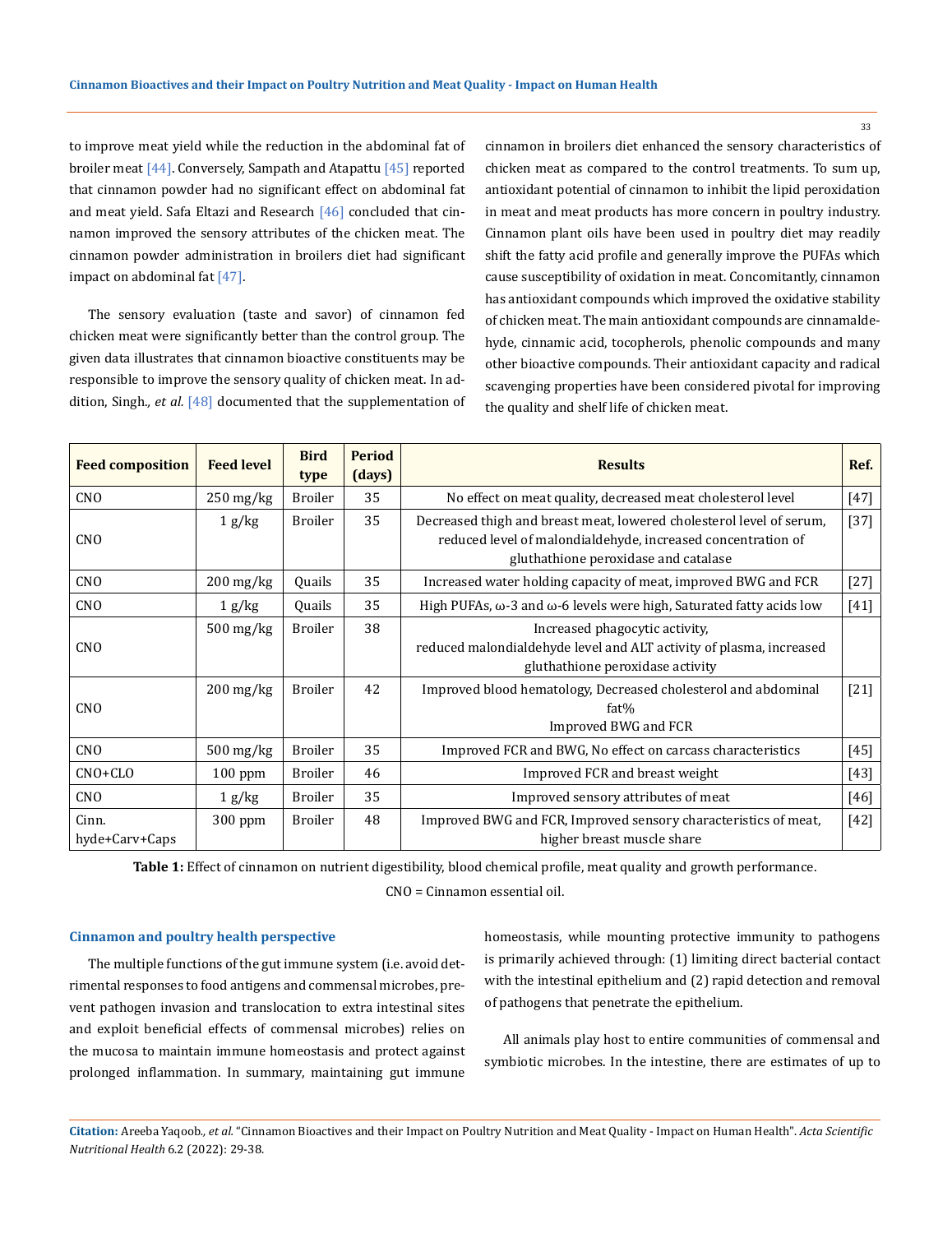1014 bacterial cells, which is around 100 times greater than, for example, host (human or pig) cells. Thus, the gut microbiome acts as an additional complex organ within the host, containing more than one million genes (for comparison, this is about 40-50 times the number in the entire chicken genome  $[49]$ . These microbes receive their nutrients from the host (or host's diet) and, in turn, contribute essential nutrients (see below) to the host, promote intestinal development, enhance gut integrity, provide competitive exclusion of pathogens, modulate the regulation and function of the host immune system, and sustain immune homeostasis by controlling physiological inflammation. In germ-free animals (e.g. mice), both the mucosal and systemic immune systems are poorly developed, and these animals do not generate normal oral tolerance to dietary proteins, but these features can be overcome/restored if these animals are subsequently colonized by a conventional or defined microbiota. This demonstrates a clear link between intestinal colonization by microbes and the development of a normally functioning immune system. In addition, it is demonstrated that giving chicks the gut contents of healthy adult chickens profoundly increased their resistance to Salmonella infection. This contributed to the 'competitive exclusion' phenomenon and highlighted the critical role of a 'normal' gut microbiota in preventing undesirable microbial colonization. Moreover, in humans, disturbance of the gut microbiome through, for example, oral antibiotic therapy is frequently associated with diarrhea (antibiotic associated diarrhea) typically caused by Clostridium difficile. However, despite being manipulable, studies in pigs have also shown that the microbiota is somewhat resilient to change. Whilst weaning of piglets significantly influenced the gut microbiota, the microbiota of piglets 4 weeks after weaning still showed greater similarity with former littermates than to their new pen mates after they were mixed at weaning. These results demonstrate that the microbiota acquired early in life may be a strong determinant of its later composition. Additionally, it has been demonstrated that microbiota and immune system development are influenced by farm-to-farm differences. Given that, globally, farms will experience a multitude of gut health scenarios (i.e. 'better' or 'worse'), this indicates that there are multiple microbiotas/microbiomes that are associated with favourable intestinal health. Thus, whilst these may have common features, it is unlikely that there is a single microbiota/microbiome that we are striving to achieve but rather a range of possibilities, which may be dependent on local conditions.

Host nutrition and endogenous secretions strongly influence the gut microbiota and (thus) immune system, while nutritional deficiencies have long been known to impair immune function. There have been a number of reviews that have discussed the influence of nutrition on host immune responses and the intestinal microbiota [49]. The dynamic interactions between the gut microbiota and the immune system mean that microbiota modifications probably contribute significantly to the reported effects of nutrition on host immunity. As mentioned, the gut microbiota derives nutrients from the host's diet or endogenous secretions, whilst enhancing the nutritional value of the diet through the synthesis of essential nutrients (e.g. vitamins) and the production of complimentary enzymes (e.g. non-starch polysaccharidases). Therefore, whether through direct effects on immune function, or influences on microbiota composition and activity, nutrition is an integral component of gut health.

There is also interest in exogenous enzymes (alter substrate availability and digesta viscosity), plant-derived compounds (antimicrobial and other potential features), organic acids including butyric acid to improve the gut structure and inhibit the pathogens which will help to improve the meat quality and ultimately human health. Other, potentially more novel, attempts to influence gut health through microbiota and/or immunity modulation include exogenous provision of AMPs, antibodies (e.g. egg yolk), PRR ligands, bacteriophages and vaccines. Antibodies and AMPs can help supplement those innately present in the gut environment and thus impede (undesirable) bacterial contact with the epithelium. Bacteriophages are specific viruses that infect and replicate in bacteria and can influence host immunity. Therefore, bacteriophages with appropriate antibacterial and immunomodulatory activity may represent an effective option to promote gut health. PRR ligands have the potential to be used to upregulate innate immune pathways, through binding to their respective receptor, and thus promote innate defences. Vaccines can obviously be used to modulate immunity and generate responses specific to the antigen challenge. Better understanding of gut health could lead to specific mucosal vaccines that help shape the most appropriate immune response.

Cinnamon is abundant with flavonols as reported in many studies. Flavonols have strong antioxidant and antimicrobial properties and inhibit the growth of pathogenic bacteria in the poultry

**Citation:** Areeba Yaqoob*., et al.* "Cinnamon Bioactives and their Impact on Poultry Nutrition and Meat Quality - Impact on Human Health". *Acta Scientific Nutritional Health* 6.2 (2022): 29-38.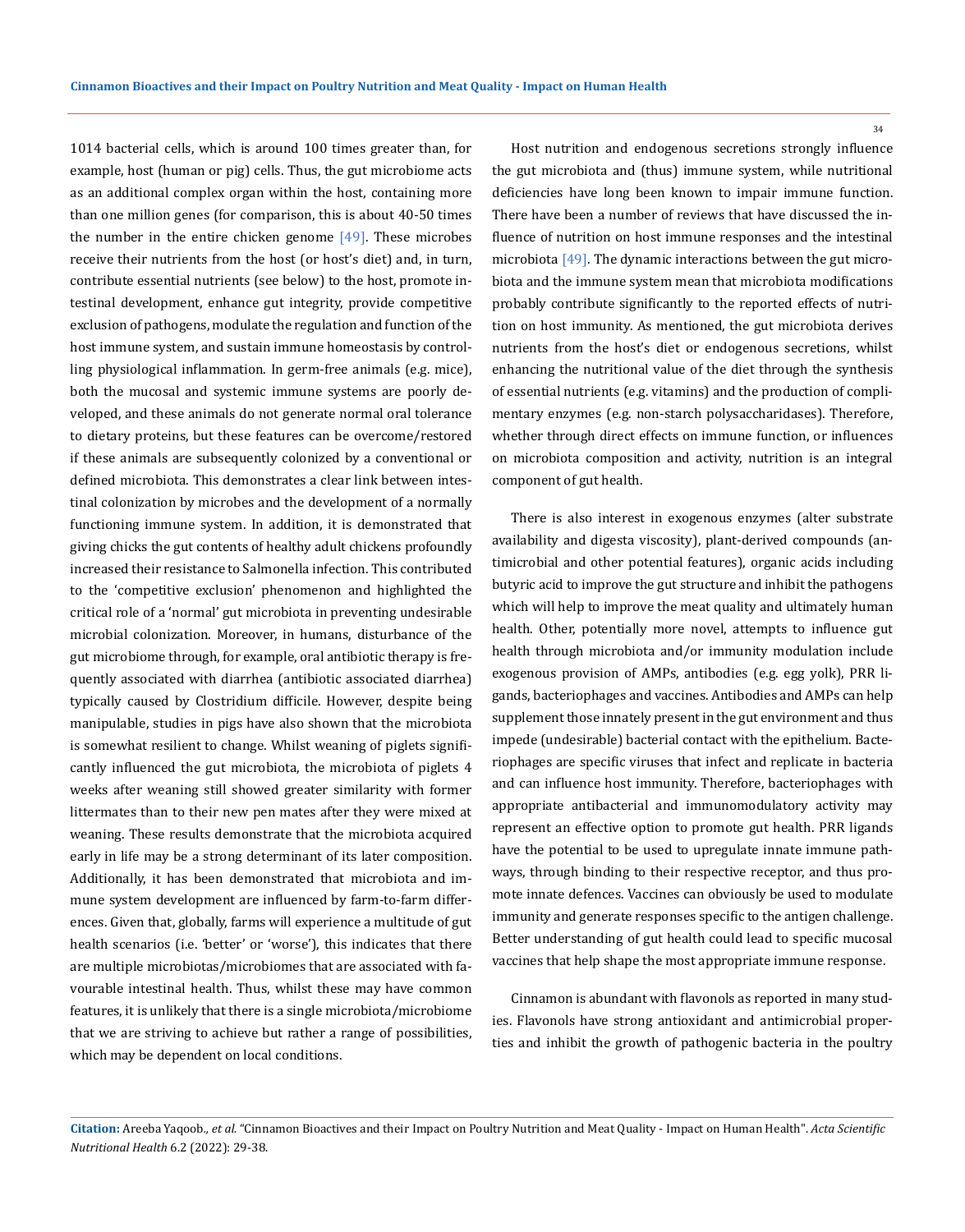gut. The Equol is a major isoflavone, derived from the isoflavonoid daidzein, that have the ability to inhibit the oxidative modification induced by reactive oxygen species (ROS) in poultry gut  $[49]$ . The Equol increases the antioxidant activity of enzymes by enhancing the total antioxidant capacity as well promotes the expression of antioxidant genes in the gut which ultimately protects intestinal epithelial cells from oxidative damage from ROS.

It is reported that cinnamon is loaded with flavonoids (anthocyanins and PAs)  $[10]$ . These flavonoids are act as major antimicrobial agents in poultry gut. Same thing was reported by Iqbal., *et al*. [49] that flavonoids are potential agents in poultry gut.

## **Overall Correlation of gut microbiota with poultry performance**

The poultry growth performance predicts by calculating the various parameters such as BWG, FI, RFI, FCR, AME and time taken to gain market weight. The gut microbiota is a vital dynamic organ which plays a significant role in digestion and absorption of feed nutrients in the gut. The composition of gut microbiota significantly affects the FCR. In cecum studies, *Faecalibacterium* was associated with lower FCR while *Lactobacillus* were reported to increase the FCR. In another study, the presence of *Campylobacter* was reported negatively correlated with the growth performance by increasing FCR. Furthermore, *E. coli, Leptotrichia, Pediococcus, Rohdococcus* significantly reduced the FCR while *Fructobacillus, Lactobacillus* and *Paralactobacillus* were linked with increased FCR in the study of jejunum [49]. In the crop, *Bifidobacterium, Lactobacillus, Enterobacteria, E. coli, Shigella* and *Actinobacteria* have been reported to reduce the growth performance in terms of WBG while *Faecalibacterium, Ruminococcus, Clostridium coccoides, Euryarchaeota* and *Bacteroidetes* were associated with high productivity of poultry. In the ileum, some bacterial taxa have been found to be influenced the growth performance of chicken [49]. Generally, *Lactobacillus* species have been considered for the improvement of growth performance and better health in poultry birds. Some studies have been documented that Lactobacillus and Bacteroides in fecal samples are correlated with better growth performance. But, the exact relationship between the gut microflora and growth performance of poultry birds have not been yet fully decoded.

| <b>Feed composition</b>                    | <b>Feed level</b>      | <b>Gut microbiota</b>                                                                                                                              | <b>Gut part</b>    | Ref.   |
|--------------------------------------------|------------------------|----------------------------------------------------------------------------------------------------------------------------------------------------|--------------------|--------|
| CN <sub>O</sub>                            | $100 \,\mathrm{mg/kg}$ | Lactobacillus and Bifidobacterium 1<br>$E$ . coli $\downarrow$                                                                                     | Cecum              |        |
| <b>CNO</b>                                 | $200 \,\mathrm{mg/kg}$ | <i>Lactobacillus</i> ↑ <i>Coliforms</i> count↓                                                                                                     | Intestine          |        |
| Cinnamon + other phytogenic feed additives | 10% cinnamon           | Total counts of <i>Enterococcus</i> spp. and<br>Lactobacillus spp. <sup><math>\uparrow</math></sup> Campylobacter spp.<br>and E. coli $\downarrow$ | Ileum and<br>cecum | $[2]$  |
| $CNO+OA$                                   | $500$ mg/kg            | No effect on total bacterial counts, E.<br>coli and Lactobacillus, Clostridium and<br>Salmonella counts!                                           | Ileum and<br>cecum |        |
| <b>CNO</b>                                 | $300 \,\mathrm{mg/kg}$ | No change in <i>Lactobacillus spp., E. coli</i><br>and <i>Clostridium</i> spp. $\downarrow$                                                        | Cecum              | $[38]$ |
| Cinnamaldehyde+thymol                      | $5g+15g$ /tonne        | $E$ . coli $\downarrow$                                                                                                                            | Cecum              |        |
| Cinnamaldehyde+carvacrol+capsaicin         | $100 \,\mathrm{mg/kg}$ | Lactobacillus counts <sup>†</sup> , E. coli and<br>$Clostridium perfringens\downarrow$                                                             | Ileum and<br>cecum |        |

**Table 2:** Effect of cinnamon on gut microbiota of chicken.

CNO = Cinnamon Essential Oil, OA = Oxalic Acid.

## **Conclusion**

Cinnamon has significant potential due to their bioactive compounds especially volatile compounds and phenolic compounds. Cinnamon additives can be used to extend the shelf life of meat as food preservative as well as to inhibit the pathogenic bacteria in gut and on meat. Cinnamon bioactives help to maintain gut health

**Citation:** Areeba Yaqoob*., et al.* "Cinnamon Bioactives and their Impact on Poultry Nutrition and Meat Quality - Impact on Human Health". *Acta Scientific Nutritional Health* 6.2 (2022): 29-38.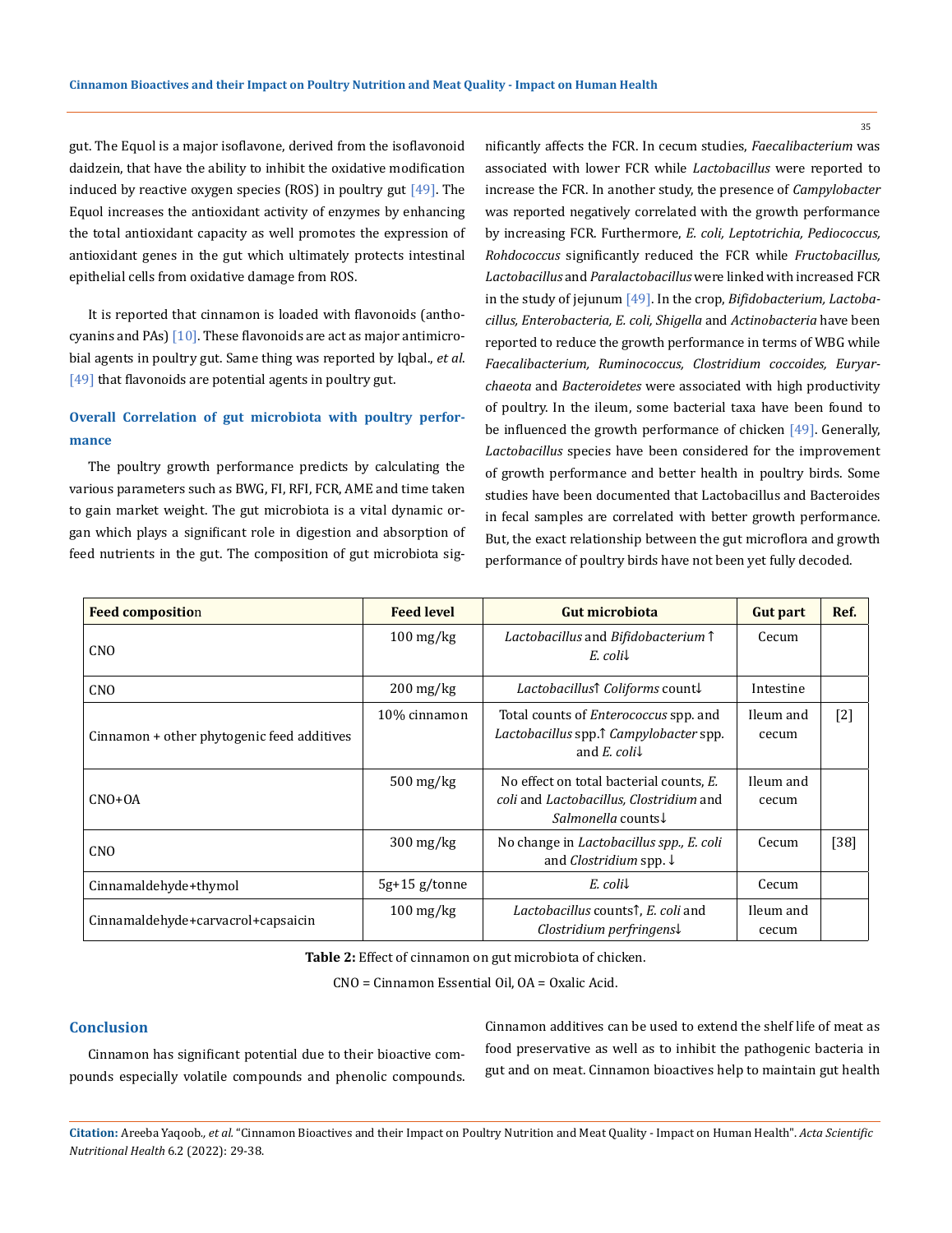status which ultimately help to minimize the disease and pathogens which leads to improve the meat quality. Cinnamon bioactive metabolites help to reduce cholesterol in blood and meat which is beneficial for human health. Antioxidant compounds in meat can exert and help to improve human health status by improving the antioxidants in human body. Further research can be conducted to validate the results how antioxidants of cinnamon can be transferred to human body and their positive effects on human body organs.

## **Author's Contribution**

Areeba Yaqoob wrote final manuscript. All other authors also contributed to make this article publishable.

## **Conflict of Interest**

No

## **Bibliography**

- 1. Ali A., *et al.* ["Cinnamon: A natural feed additive for poultry](https://www.mdpi.com/2076-2615/11/7/2026)  [health and production-a review".](https://www.mdpi.com/2076-2615/11/7/2026) *Animals (Basel)* (2021): 11.
- 2. Rashid Z., *et al.* ["Enhanced modulation of gut microbial dynam](https://pubmed.ncbi.nlm.nih.gov/32994734/)[ics affecting body weight in birds triggered by natural growth](https://pubmed.ncbi.nlm.nih.gov/32994734/)  [promoters administered in conventional feed".](https://pubmed.ncbi.nlm.nih.gov/32994734/) *Saudi Journal of Biological Sciences* [27.10 \(2020\): 2747-2755.](https://pubmed.ncbi.nlm.nih.gov/32994734/)
- 3. [Pereira PM and Vicente AF. "Meat nutritional composition and](https://pubmed.ncbi.nlm.nih.gov/23273468/)  [nutritive role in the human diet".](https://pubmed.ncbi.nlm.nih.gov/23273468/) *Meat Science* 93 (2013): 586- [592.](https://pubmed.ncbi.nlm.nih.gov/23273468/)
- 4. Zhou GH., *et al.* ["Preservation technologies for fresh meat a](https://www.sciencedirect.com/science/article/abs/pii/S0309174010001658)  review". *Meat Science* [86 \(2010\): 119-128.](https://www.sciencedirect.com/science/article/abs/pii/S0309174010001658)
- 5. Lorenzo JM., *et al.* ["Main groups of microorganisms of rel](https://www.sciencedirect.com/science/article/pii/B9780128110317000030)[evance for food safety and stability: General aspects and over](https://www.sciencedirect.com/science/article/pii/B9780128110317000030)all description". *[Innovative Technologies for Food Preservation](https://www.sciencedirect.com/science/article/pii/B9780128110317000030)* [\(2018\): 53-107.](https://www.sciencedirect.com/science/article/pii/B9780128110317000030)
- 6. Ji J., *et al.* ["Essential oils as natural antimicrobials applied in](https://pubmed.ncbi.nlm.nih.gov/34309444/)  [meat and meat products-a review".](https://pubmed.ncbi.nlm.nih.gov/34309444/) *Critical Reviews in Food Sci[ence and Nutrition](https://pubmed.ncbi.nlm.nih.gov/34309444/)* (2021): 1-17.
- 7. Chou O., *et al.* ["Lc-esi-qtof-ms/ms characterisation of pheno](https://www.mdpi.com/2311-5637/7/2/73)[lics in herbal tea infusion and their antioxidant potential".](https://www.mdpi.com/2311-5637/7/2/73) *Fermentation* [7 \(2021\): 73.](https://www.mdpi.com/2311-5637/7/2/73)
- 8. Sharifi-Rad J., *et al.* ["Lc-esi-qtof-ms/ms characterization of](https://pubmed.ncbi.nlm.nih.gov/34817347/)  [phenolic compounds from pyracantha coccinea m. Roem. And](https://pubmed.ncbi.nlm.nih.gov/34817347/)  their antioxidant capacity". *[Molecular and Cellular Biology](https://pubmed.ncbi.nlm.nih.gov/34817347/)* 67 [\(2021\): 201-211.](https://pubmed.ncbi.nlm.nih.gov/34817347/)
- 9. Bashmil YM., *et al.* ["Screening and characterization of phenolic](https://www.ncbi.nlm.nih.gov/pmc/articles/PMC8532736/)  [compounds from australian grown bananas and their antioxi](https://www.ncbi.nlm.nih.gov/pmc/articles/PMC8532736/)dant capacity". *Antioxidants* [10 \(2021\): 1521.](https://www.ncbi.nlm.nih.gov/pmc/articles/PMC8532736/)
- 10. Ali A., *et al.* ["Comprehensive profiling of most widely used](https://www.mdpi.com/2076-3921/10/5/721)  [spices for their phenolic compounds through lc-esi-qtof](https://www.mdpi.com/2076-3921/10/5/721)[ms \(2\) and their antioxidant potential".](https://www.mdpi.com/2076-3921/10/5/721) *Antioxidants (Basel)* [\(2021\): 10.](https://www.mdpi.com/2076-3921/10/5/721)
- 11. Razzaq PA., *et al.* ["A comprehensive review on antidiabetic](https://www.researchgate.net/publication/344589152_A_comprehensive_review_on_antidiabetic_properties_of_turmeric)  properties of turmeric". *[Life Science Journal](https://www.researchgate.net/publication/344589152_A_comprehensive_review_on_antidiabetic_properties_of_turmeric)* 17 (2020): 26-39.
- 12. Ribeiro-Santos R., *et al.* ["Technology. Revisiting an ancient](https://www.researchgate.net/publication/314129175_Revisiting_an_ancient_spice_with_medicinal_purposes_Cinnamon)  [spice with medicinal purposes: Cinnamon".](https://www.researchgate.net/publication/314129175_Revisiting_an_ancient_spice_with_medicinal_purposes_Cinnamon) *Trends in Food Sci[ence and Technology](https://www.researchgate.net/publication/314129175_Revisiting_an_ancient_spice_with_medicinal_purposes_Cinnamon)* 62 (2017): 154-169.
- 13. Ali A., *et al.* ["Lc-ms/ms-qtof screening and identification of](https://www.mdpi.com/2076-3921/10/11/1770)  [phenolic compounds from australian grown herbs and their](https://www.mdpi.com/2076-3921/10/11/1770)  antioxidant potential". *[Antioxidants \(Basel\)](https://www.mdpi.com/2076-3921/10/11/1770)* 10 (2021): 1770.
- 14. [Rao P and Gan S. "Cinnamon: A multifaceted medicinal plant.](https://www.ncbi.nlm.nih.gov/pmc/articles/PMC4003790/)  [Eveidence-based complementary and alternative medicine".](https://www.ncbi.nlm.nih.gov/pmc/articles/PMC4003790/)  *[Hindawi Publishing Corporation](https://www.ncbi.nlm.nih.gov/pmc/articles/PMC4003790/)* (2014).
- 15. Namazi N., *et al.* "The impact of cinnamon on anthropometric indices and glycemic status in patients with type 2 diabetes: A systematic review and meta-analysis of clinical trials" 43 (2019): 92-101.
- 16. Shan B., *et al.* ["Antibacterial properties and major bioactive](https://pubs.acs.org/doi/10.1021/jf070424d)  [components of cinnamon stick \(](https://pubs.acs.org/doi/10.1021/jf070424d)*cinnamomum burmannii*): Ac[tivity against foodborne pathogenic bacteria".](https://pubs.acs.org/doi/10.1021/jf070424d) *Journal of Agri[cultural and Food Chemistry](https://pubs.acs.org/doi/10.1021/jf070424d)* 55 (2007): 5484-5490.
- 17. Jarvill-Taylor KJ., *et al.* ["A hydroxychalcone derived from cin](https://pubmed.ncbi.nlm.nih.gov/11506060/)[namon functions as a mimetic for insulin in 3t3-l1 adipocytes".](https://pubmed.ncbi.nlm.nih.gov/11506060/)  *[Journal of the American College of Nutrition](https://pubmed.ncbi.nlm.nih.gov/11506060/)* 20 (2001): 327- [336.](https://pubmed.ncbi.nlm.nih.gov/11506060/)
- 18. Lu Z., *et al.* ["Hypoglycemic activities of a-and b-type procy](https://pubmed.ncbi.nlm.nih.gov/20851586/)[anidin oligomer-rich extracts from different cinnamon barks".](https://pubmed.ncbi.nlm.nih.gov/20851586/)  *Phytomedicine* [18 \(2011\): 298-302.](https://pubmed.ncbi.nlm.nih.gov/20851586/)
- 19. Passos CP., *et al.* ["Evidence for galloylated type-a procyanidins](https://www.sciencedirect.com/science/article/abs/pii/S0308814607004700)  in grape seeds". *Food Chemistry* [105 \(2007\): 1457-1467.](https://www.sciencedirect.com/science/article/abs/pii/S0308814607004700)
- 20. Cottrell JJ., *et al.* ["Recent advances in the use of phytochemi](https://www.researchgate.net/publication/352748765_Recent_advances_in_the_use_of_phytochemicals_to_manage_gastrointestinal_oxidative_stress_in_poultry_and_pigs)[cals to manage gastrointestinal oxidative stress in poultry and](https://www.researchgate.net/publication/352748765_Recent_advances_in_the_use_of_phytochemicals_to_manage_gastrointestinal_oxidative_stress_in_poultry_and_pigs)  pigs". *[Animal Production Science](https://www.researchgate.net/publication/352748765_Recent_advances_in_the_use_of_phytochemicals_to_manage_gastrointestinal_oxidative_stress_in_poultry_and_pigs)* 10 (2021): 1071.
- 21. [Al-Kassie GAJPVJ. "Influence of two plant extracts derived](http://pvj.com.pk/pdf-files/29_4/169-173.pdf)  [from thyme and cinnamon on broiler performance".](http://pvj.com.pk/pdf-files/29_4/169-173.pdf) *The Paki[stan Veterinary Journal](http://pvj.com.pk/pdf-files/29_4/169-173.pdf)* 29 (2009): 169-173.

**Citation:** Areeba Yaqoob*., et al.* "Cinnamon Bioactives and their Impact on Poultry Nutrition and Meat Quality - Impact on Human Health". *Acta Scientific Nutritional Health* 6.2 (2022): 29-38.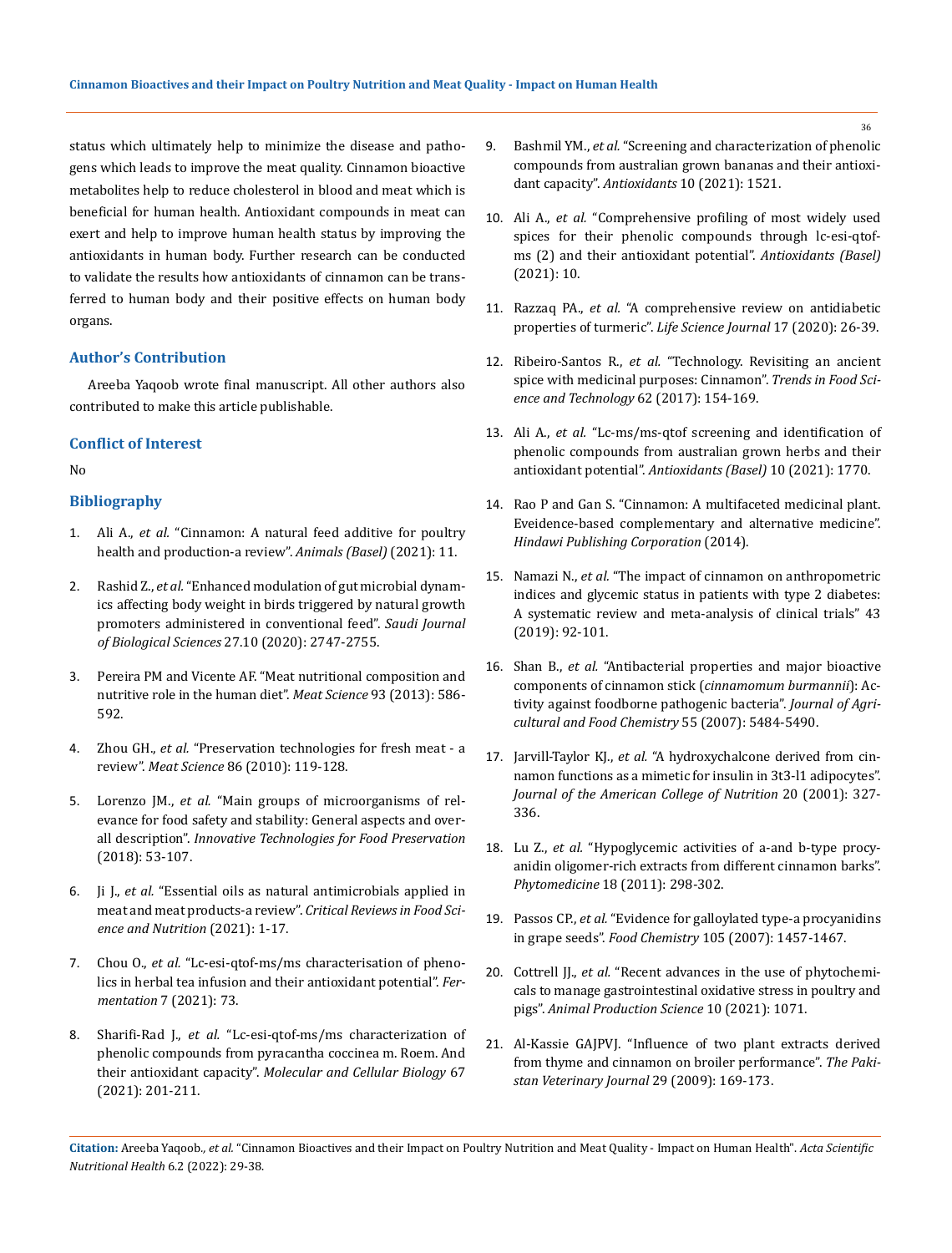- 22. Sadeghi A., *et al.* ["The effects of turmeric, cinnamon, ginger](https://www.researchgate.net/publication/323724563_The_effects_of_turmeric_cinnamon_ginger_and_garlic_powder_nutrition_on_antioxidant_enzymes%27_status_and_hormones_involved_in_energy_metabolism_of_broilers_during_heat_stress)  [and garlic powder nutrition on antioxidant enzymes' status](https://www.researchgate.net/publication/323724563_The_effects_of_turmeric_cinnamon_ginger_and_garlic_powder_nutrition_on_antioxidant_enzymes%27_status_and_hormones_involved_in_energy_metabolism_of_broilers_during_heat_stress)  [and hormones involved in energy metabolism of broilers dur](https://www.researchgate.net/publication/323724563_The_effects_of_turmeric_cinnamon_ginger_and_garlic_powder_nutrition_on_antioxidant_enzymes%27_status_and_hormones_involved_in_energy_metabolism_of_broilers_during_heat_stress)[ing heat stress" 8 \(2018\): 125-130.](https://www.researchgate.net/publication/323724563_The_effects_of_turmeric_cinnamon_ginger_and_garlic_powder_nutrition_on_antioxidant_enzymes%27_status_and_hormones_involved_in_energy_metabolism_of_broilers_during_heat_stress)
- 23. Kanani PB., *et al.* ["Effects of cinnamon \(cinnamomum zeylani](https://www.researchgate.net/publication/316692005_Effects_of_Cinnamon_Cinnamomum_zeylanicum_and_Turmeric_Curcuma_longa_Powders_on_Performance_Enzyme_Activity_and_Blood_Parameters_of_Broiler_Chickens_Under_Heat_Stress)[cum\) and turmeric \(curcuma longa\) powders on performance,](https://www.researchgate.net/publication/316692005_Effects_of_Cinnamon_Cinnamomum_zeylanicum_and_Turmeric_Curcuma_longa_Powders_on_Performance_Enzyme_Activity_and_Blood_Parameters_of_Broiler_Chickens_Under_Heat_Stress)  [enzyme activity, and blood parameters of broiler chickens un](https://www.researchgate.net/publication/316692005_Effects_of_Cinnamon_Cinnamomum_zeylanicum_and_Turmeric_Curcuma_longa_Powders_on_Performance_Enzyme_Activity_and_Blood_Parameters_of_Broiler_Chickens_Under_Heat_Stress)[der heat stress" 4 \(2016\): 47-53.](https://www.researchgate.net/publication/316692005_Effects_of_Cinnamon_Cinnamomum_zeylanicum_and_Turmeric_Curcuma_longa_Powders_on_Performance_Enzyme_Activity_and_Blood_Parameters_of_Broiler_Chickens_Under_Heat_Stress)
- 24. Toghyani M., *et al.* ["Evaluation of cinnamon and garlic as antibi](https://www.sciencedirect.com/science/article/abs/pii/S1871141310006335)[otic growth promoter substitutions on performance, immune](https://www.sciencedirect.com/science/article/abs/pii/S1871141310006335)  [responses, serum biochemical and haematological parameters](https://www.sciencedirect.com/science/article/abs/pii/S1871141310006335)  in broiler chicks". *Livestock Science* [138 \(2011\): 167-173.](https://www.sciencedirect.com/science/article/abs/pii/S1871141310006335)
- 25. Muhl A., *et al.* ["Growth, nutrient utilization and threonine](https://www.researchgate.net/publication/240789995_Growth_Nutrient_Utilization_and_Threonine_Requirement_of_Growing_Chicken_Fed_Threonine_Limiting_Diets_with_Commercial_Blends_of_Phytogenic_Feed_Additives)  [requirement of growing chicken fed threonine limiting diets](https://www.researchgate.net/publication/240789995_Growth_Nutrient_Utilization_and_Threonine_Requirement_of_Growing_Chicken_Fed_Threonine_Limiting_Diets_with_Commercial_Blends_of_Phytogenic_Feed_Additives)  [with commercial blends of phytogenic feed additives".](https://www.researchgate.net/publication/240789995_Growth_Nutrient_Utilization_and_Threonine_Requirement_of_Growing_Chicken_Fed_Threonine_Limiting_Diets_with_Commercial_Blends_of_Phytogenic_Feed_Additives) *The [Journal of Poultry Science](https://www.researchgate.net/publication/240789995_Growth_Nutrient_Utilization_and_Threonine_Requirement_of_Growing_Chicken_Fed_Threonine_Limiting_Diets_with_Commercial_Blends_of_Phytogenic_Feed_Additives)* 44 (2007): 297-304.
- 26. Ebrahimi M., *et al.* ["Effect of cinnamon, red pepper, ginger and](https://www.researchgate.net/publication/269436001_Effect_of_cinnamon_red_pepper_ginger_and_cumin_on_broilers_performance)  cumin on broilers performance". *[Research Opinions in Animal](https://www.researchgate.net/publication/269436001_Effect_of_cinnamon_red_pepper_ginger_and_cumin_on_broilers_performance)  and Veterinary* [3 \(2013\): 131-135.](https://www.researchgate.net/publication/269436001_Effect_of_cinnamon_red_pepper_ginger_and_cumin_on_broilers_performance)
- 27. Sang-Oh P., *et al.* ["The meat quality and growth performance](https://pubmed.ncbi.nlm.nih.gov/24006819/)  [in broiler chickens fed diet with cinnamon powder".](https://pubmed.ncbi.nlm.nih.gov/24006819/) *Journal of [Environmental Biology](https://pubmed.ncbi.nlm.nih.gov/24006819/)* 34 (2013): 127.
- 28. [MR AJPSJ. "Effects of dietary inclusion of turmeric \(curcuma](https://psj.gau.ac.ir/article_1963.html)  [longa\) and cinnamon \(cinnamomum verum\) powders on per](https://psj.gau.ac.ir/article_1963.html)[formance, organs relative weight and some immune system](https://psj.gau.ac.ir/article_1963.html)  [parameters in broiler chickens".](https://psj.gau.ac.ir/article_1963.html) *Journal of Poultry Science* 2 [\(2014\): 153-163.](https://psj.gau.ac.ir/article_1963.html)
- 29. Singh G., *et al.* ["A comparison of chemical, antioxidant and](https://www.researchgate.net/publication/6412798_A_comparison_of_chemical_antioxidant_and_antimicrobial_studies_of_cinnamon_leaf_and_bark_volatile_oils_oleoresins_and_their_constituent)  [antimicrobial studies of cinnamon leaf and bark volatile oils,](https://www.researchgate.net/publication/6412798_A_comparison_of_chemical_antioxidant_and_antimicrobial_studies_of_cinnamon_leaf_and_bark_volatile_oils_oleoresins_and_their_constituent)  [oleoresins and their constituents".](https://www.researchgate.net/publication/6412798_A_comparison_of_chemical_antioxidant_and_antimicrobial_studies_of_cinnamon_leaf_and_bark_volatile_oils_oleoresins_and_their_constituent) *Food and chemical toxicol[ogy: an international journal published for the British Industrial](https://www.researchgate.net/publication/6412798_A_comparison_of_chemical_antioxidant_and_antimicrobial_studies_of_cinnamon_leaf_and_bark_volatile_oils_oleoresins_and_their_constituent)  [Biological Research Association](https://www.researchgate.net/publication/6412798_A_comparison_of_chemical_antioxidant_and_antimicrobial_studies_of_cinnamon_leaf_and_bark_volatile_oils_oleoresins_and_their_constituent)* 45 (2007): 1650-1661.
- 30. [Najafi S and Taherpour KJJASA. "Effects of dietary ginger](file:///E:/ANUSHA/Acta/FEBRUARY/ASMI/ASMI-22-RW-006/Journal%20of%20Animal%20Science%20Advances)  [\(zingiber ofjicinale\), cinnamon \(cinnamomum\), synbiotic and](file:///E:/ANUSHA/Acta/FEBRUARY/ASMI/ASMI-22-RW-006/Journal%20of%20Animal%20Science%20Advances)  [antibiotic supplementation on performance of broilers".](file:///E:/ANUSHA/Acta/FEBRUARY/ASMI/ASMI-22-RW-006/Journal%20of%20Animal%20Science%20Advances) *Jour[nal of Animal Science Advances](file:///E:/ANUSHA/Acta/FEBRUARY/ASMI/ASMI-22-RW-006/Journal%20of%20Animal%20Science%20Advances)* 4 (2014): 658-667.
- 31. Hossain M., *et al.* ["Evaluation of locally available herbs and](https://www.cabdirect.org/globalhealth/abstract/20143089127)  [spices on physical, biochemical and economical parameters](https://www.cabdirect.org/globalhealth/abstract/20143089127)  on broiler production". *[International Journal of Plant, Animal](https://www.cabdirect.org/globalhealth/abstract/20143089127)  and [Environmental Sciences](https://www.cabdirect.org/globalhealth/abstract/20143089127)* 4 (2014): 317-323.
- 32. Torki M., *et al.* ["Single and combined effects of zinc and cinna](https://pubmed.ncbi.nlm.nih.gov/25376631/)[mon essential oil in diet on productive performance, egg qual](https://pubmed.ncbi.nlm.nih.gov/25376631/)[ity traits, and blood parameters of laying hens reared under](https://pubmed.ncbi.nlm.nih.gov/25376631/)  cold stress condition". *[International Journal of Biometeorology](https://pubmed.ncbi.nlm.nih.gov/25376631/)* [59 \(2015\): 1169-1177.](https://pubmed.ncbi.nlm.nih.gov/25376631/)
- 33. Elson C., *et al.* ["Impact of lemongrass oil, an essential oil, on](https://pubmed.ncbi.nlm.nih.gov/2586227/)  serum cholesterol". *Lipids* [24 \(1989\): 677-679.](https://pubmed.ncbi.nlm.nih.gov/2586227/)
- 34. [Goldstein JL and Brown MSJN. "Regulation of the mevalonate](https://pubmed.ncbi.nlm.nih.gov/1967820/)  pathway". *Nature* [343 \(1990\): 425-430.](https://pubmed.ncbi.nlm.nih.gov/1967820/)
- 35. [Wenk CJAAJoAS. "Herbs and botanicals as feed additives in](https://www.researchgate.net/publication/264145325_Herbs_and_Botanicals_as_Feed_Additives_in_Monogastric_Animals)  monogastric animals". *[Asian Australasian Journal of Animal](https://www.researchgate.net/publication/264145325_Herbs_and_Botanicals_as_Feed_Additives_in_Monogastric_Animals)  Sciences* [16 \(2003\): 282-289.](https://www.researchgate.net/publication/264145325_Herbs_and_Botanicals_as_Feed_Additives_in_Monogastric_Animals)
- 36. Kanani PB., *et al.* ["In Effect of dietary turmeric and cinnamon](https://pubmed.ncbi.nlm.nih.gov/28785393/)  [powders on meat quality and lipid peroxidation of broiler](https://pubmed.ncbi.nlm.nih.gov/28785393/)  [chicken under heat stress condition".](https://pubmed.ncbi.nlm.nih.gov/28785393/) *Veterinary Research Forum*[, Faculty of Veterinary Medicine, Urmia University, Urmia,](https://pubmed.ncbi.nlm.nih.gov/28785393/)  [Iran \(2017\): 163.](https://pubmed.ncbi.nlm.nih.gov/28785393/)
- 37. Ciftci M., *et al.* ["Effects of dietary antibiotic and cinnamon oil](https://www.researchgate.net/publication/240799587_Effects_of_Dietary_Antibiotic_and_Cinnamon_Oil_Supplementation_on_Antioxidant_Enzyme_Activities_Cholesterol_Levels_and_Fatty_Acid_Compositions_of_Serum_and_Meat_in_Broiler_Chickens)  [supplementation on antioxidant enzyme activities, choles](https://www.researchgate.net/publication/240799587_Effects_of_Dietary_Antibiotic_and_Cinnamon_Oil_Supplementation_on_Antioxidant_Enzyme_Activities_Cholesterol_Levels_and_Fatty_Acid_Compositions_of_Serum_and_Meat_in_Broiler_Chickens)[terol levels and fatty acid compositions of serum and meat in](https://www.researchgate.net/publication/240799587_Effects_of_Dietary_Antibiotic_and_Cinnamon_Oil_Supplementation_on_Antioxidant_Enzyme_Activities_Cholesterol_Levels_and_Fatty_Acid_Compositions_of_Serum_and_Meat_in_Broiler_Chickens)  broiler chickens". *[Acta Veterinaria Brno](https://www.researchgate.net/publication/240799587_Effects_of_Dietary_Antibiotic_and_Cinnamon_Oil_Supplementation_on_Antioxidant_Enzyme_Activities_Cholesterol_Levels_and_Fatty_Acid_Compositions_of_Serum_and_Meat_in_Broiler_Chickens)* 79 (2010): 33-40.
- 38. Chowdhury S., *et al.* ["Different essential oils in diets of broiler](https://www.researchgate.net/publication/321711221_Different_essential_oils_in_diets_of_broiler_chickens_2_Gut_microbes_and_morphology_immune_response_and_some_blood_profile_and_antioxidant_enzymes)  [chickens: 2. Gut microbes and morphology, immune response,](https://www.researchgate.net/publication/321711221_Different_essential_oils_in_diets_of_broiler_chickens_2_Gut_microbes_and_morphology_immune_response_and_some_blood_profile_and_antioxidant_enzymes)  [and some blood profile and antioxidant enzymes".](https://www.researchgate.net/publication/321711221_Different_essential_oils_in_diets_of_broiler_chickens_2_Gut_microbes_and_morphology_immune_response_and_some_blood_profile_and_antioxidant_enzymes) *Animal Feed [Science and Technology](https://www.researchgate.net/publication/321711221_Different_essential_oils_in_diets_of_broiler_chickens_2_Gut_microbes_and_morphology_immune_response_and_some_blood_profile_and_antioxidant_enzymes)* 236 (2018): 39-47.
- 39. [Crespo N and Esteve-Garcia EJPS. "Dietary fatty acid profile](https://pubmed.ncbi.nlm.nih.gov/11214339/)  [modifies abdominal fat deposition in broiler chickens".](https://pubmed.ncbi.nlm.nih.gov/11214339/) *Poultry Science* [80 \(2001\): 71-78.](https://pubmed.ncbi.nlm.nih.gov/11214339/)
- 40. Botsoglou N., *et al.* ["Effect of dietary oregano essential oil on](https://pubmed.ncbi.nlm.nih.gov/12047086/)  [performance of chickens and on iron-induced lipid oxidation](https://pubmed.ncbi.nlm.nih.gov/12047086/)  [of breast, thigh and abdominal fat tissues".](https://pubmed.ncbi.nlm.nih.gov/12047086/) *British Poultry Science* [43 \(2002\): 223-230.](https://pubmed.ncbi.nlm.nih.gov/12047086/)
- 41. Dalkilic B., *et al.* ["Influence of dietary cinnamon oil supple](https://www.tandfonline.com/doi/abs/10.1080/09712119.2009.9707011)[mentation on fatty acid composition of liver and abdominal](https://www.tandfonline.com/doi/abs/10.1080/09712119.2009.9707011)  fat in broiler chicken". *[Journal of Applied Animal Research](https://www.tandfonline.com/doi/abs/10.1080/09712119.2009.9707011)* 35 [\(2009\): 173-176.](https://www.tandfonline.com/doi/abs/10.1080/09712119.2009.9707011)
- 42. Jamroz D., *et al.* ["The influence of phytogenic extracts on per](http://www.jafs.com.pl/The-in-uence-of-phytogenic-extracts-on-performance-nnutrient-digestibility-carcass-characteristics-nand-gut-microbial-status-in-broiler-chickens,67752,0,2.html)[formance, nutrient digestibility, carcass characteristics, and](http://www.jafs.com.pl/The-in-uence-of-phytogenic-extracts-on-performance-nnutrient-digestibility-carcass-characteristics-nand-gut-microbial-status-in-broiler-chickens,67752,0,2.html)  [gut microbial status in broiler chickens".](http://www.jafs.com.pl/The-in-uence-of-phytogenic-extracts-on-performance-nnutrient-digestibility-carcass-characteristics-nand-gut-microbial-status-in-broiler-chickens,67752,0,2.html) *Journal of Animal and Feed Sciences* [12 \(2003\): 583-596.](http://www.jafs.com.pl/The-in-uence-of-phytogenic-extracts-on-performance-nnutrient-digestibility-carcass-characteristics-nand-gut-microbial-status-in-broiler-chickens,67752,0,2.html)

**Citation:** Areeba Yaqoob*., et al.* "Cinnamon Bioactives and their Impact on Poultry Nutrition and Meat Quality - Impact on Human Health". *Acta Scientific Nutritional Health* 6.2 (2022): 29-38.